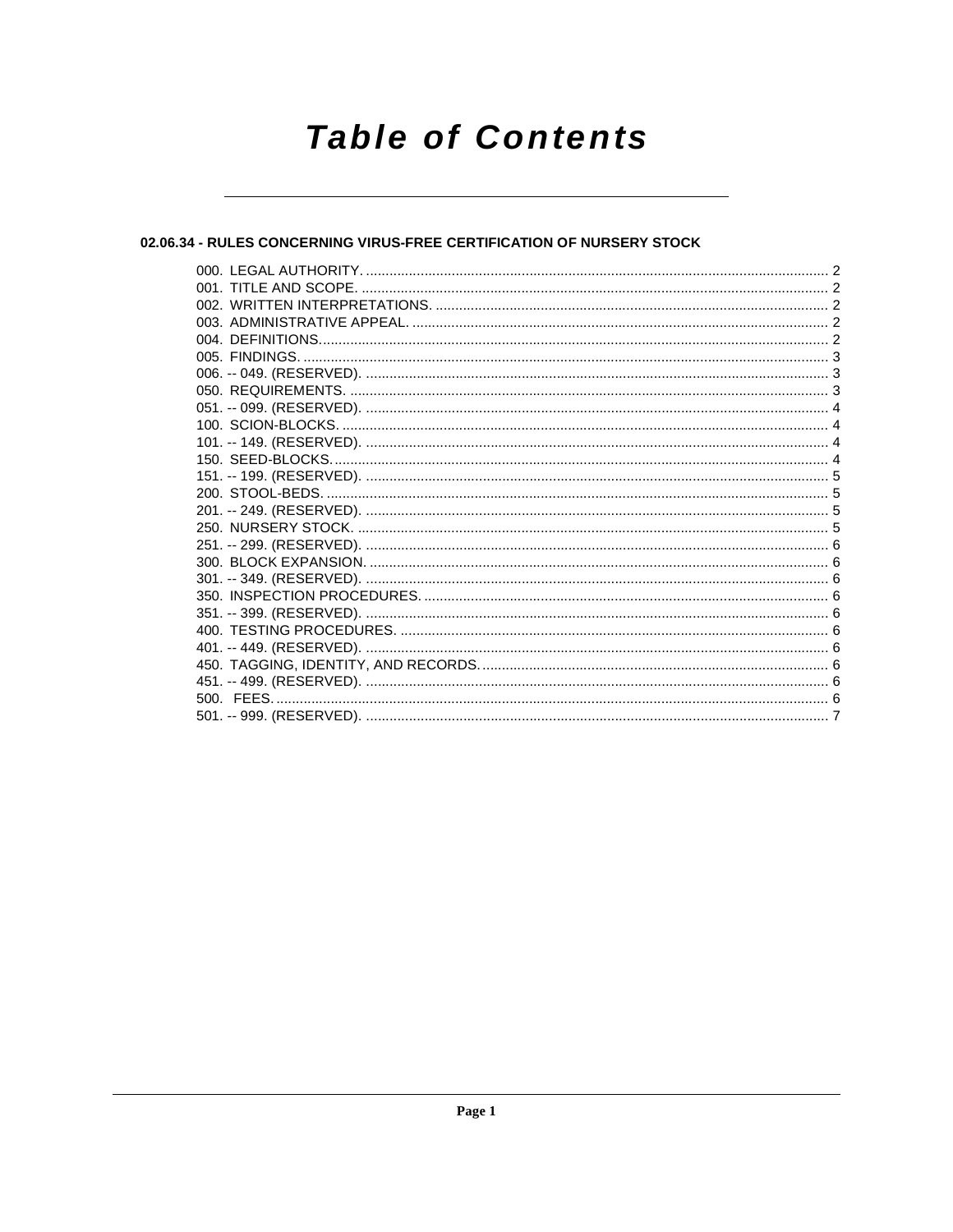#### **IDAPA 02 TITLE 06 CHAPTER 34**

# <span id="page-1-0"></span>**02.06.34 - RULES CONCERNING VIRUS-FREE CERTIFICATION OF NURSERY STOCK**

#### <span id="page-1-1"></span>**000. LEGAL AUTHORITY.**

Title 22, Chapters 1, 7 and 23, Idaho Code, Sections 22-103(22), 22-107, 22-702 and 22-2302(5). (3-20-97)

# <span id="page-1-2"></span>**001. TITLE AND SCOPE.**

**01. Title**. The title of this chapter is "Rules Concerning Virus-Free Certification of Nursery Stock". (3-20-97)

**02. Scope**. This chapter has the following scope: These rules shall govern procedures for voluntary certification of virus-free nursery stock for export. The official citation of this chapter is IDAPA 02.06.34.000 et. seq. For example, this section's citation is IDAPA 02.06.34.001.

#### <span id="page-1-3"></span>**002. WRITTEN INTERPRETATIONS.**

There are no written interpretations of these rules. (3-20-97)

#### <span id="page-1-4"></span>**003. ADMINISTRATIVE APPEAL.**

There is no provision for administrative appeals before the Department of Agriculture under this chapter. Hearing and appeal rights are pursuant to Title 67. Chapter 52. Idaho Code. (3-20-97) appeal rights are pursuant to Title 67, Chapter 52, Idaho Code.

#### <span id="page-1-7"></span><span id="page-1-5"></span>**004. DEFINITIONS.**

**01. Certification**. Verification that proper field sampling procedures were followed and that the indexing results as outlined in this rule are those determined by an approved laboratory designated to test for virus diseases under this rule. (3-20-97) diseases under this rule.

<span id="page-1-6"></span>

| 02. | <b>Department.</b> The Idaho Department of Agriculture. | $(3-20-97)$ |
|-----|---------------------------------------------------------|-------------|
|     |                                                         |             |

<span id="page-1-9"></span><span id="page-1-8"></span>**03. Director**. The Director of the Idaho Department of Agriculture. (3-20-97)

**04. Idaho Certified Nursery Seed**. Seed produced from registered seed trees or commercial seed having been tested and found to have a transmissible virus content that does not exceed five percent (5%). (3-20-97)

**05. Idaho Certified Nursery Stock**. Nursery-grown, true seedlings, clonal rootstocks originating from certified virus-free trees, and nursery-grown trees or seedlings propagated by using top-stock from certified virus-free trees and rootstock originating from certified virus-free trees except as herein provided for certain rootstocks.

(3-20-97)

**06.** Index. To determine virus infection by means of inoculation from the plant to be tested to an plant or by any other acceptable method as designated by the Director. (3-20-97) indicator plant or by any other acceptable method as designated by the Director.

<span id="page-1-12"></span><span id="page-1-11"></span><span id="page-1-10"></span>**07. Indicator Plant**. Any herbaceous or woody plant used to index or determine virus infection. (3-20-97)

**08.** Interstock. Scionwood used for compatibility purposes to graft between a particular top-stock and rootstock. (3-20-97) rootstock. (3-20-97)

**09. Nursery Stock**. For purposes of this rule shall include the plants and plant parts of the genera Prunus, Malus, Pyrus, Chaenomeles and Cydonia.

- <span id="page-1-14"></span><span id="page-1-13"></span>**10. Off-Type**. Not true-to-name (phenotype) as registered under this rule. (3-20-97)
- <span id="page-1-15"></span>**11. Registered Tree**. A tree or clonal planting that has been inspected and tested in accordance with the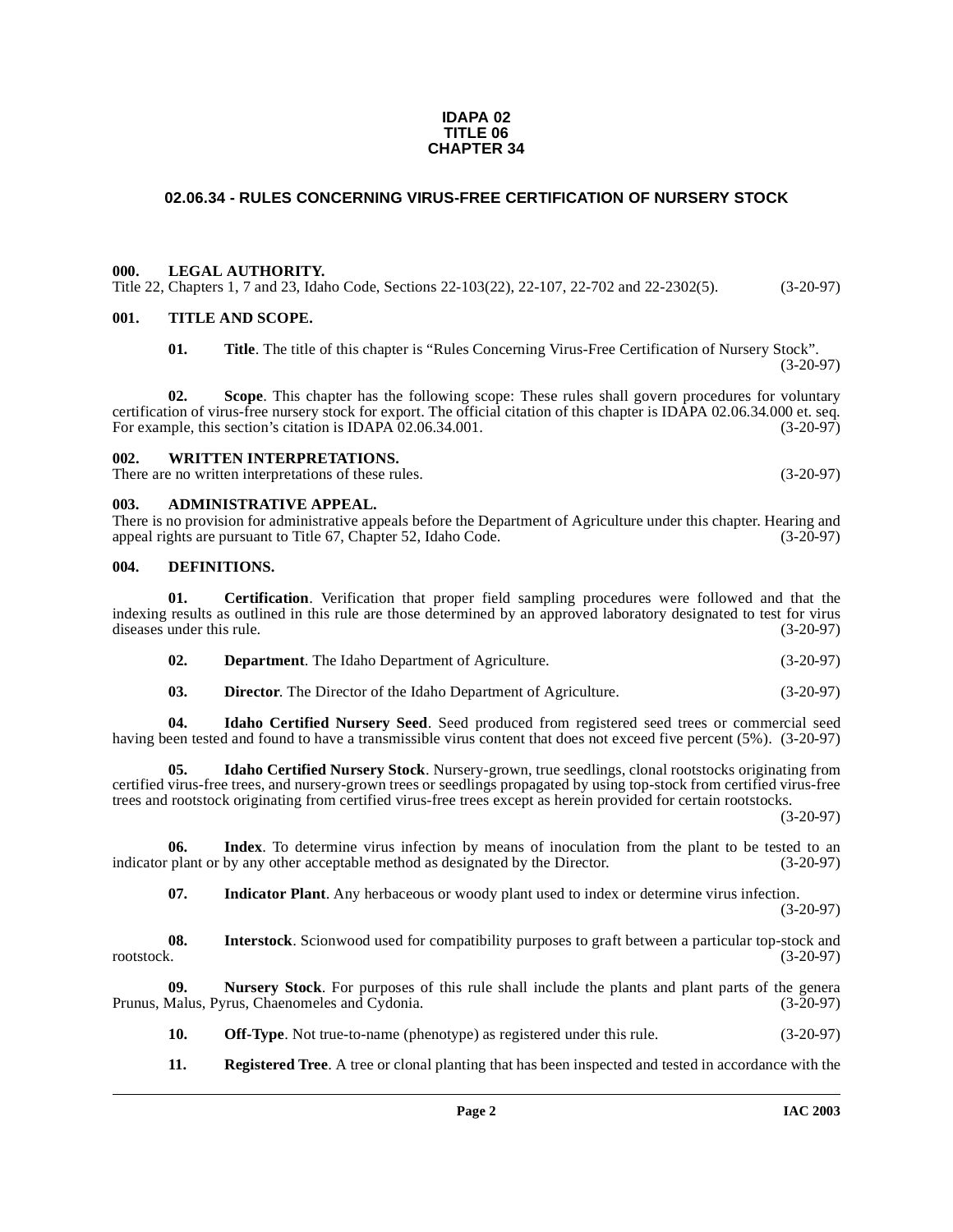# **IDAHO ADMINISTRATIVE CODE IDAPA 02.06.34 - Rules Concerning Virus-Free Certification of Nursery Stock**

provisions of this program and assigned a registration number by the Department. (3-20-97)

<span id="page-2-8"></span>**12. Rootstock**. That part of a plant including the roots on which another variety of plant material may be grafted.  $(3-20-97)$ be grafted.  $(3-20-97)$ 

<span id="page-2-10"></span>**13.** Scion-Block. A planting of certified virus-free trees which serves as a source of scionwood for the ion of "Idaho certified nursery stock". propagation of "Idaho certified nursery stock".

<span id="page-2-9"></span>**14. Scion (Scionwood)**. A detached shoot or other portion of a plant consisting of one or more buds used in propagation by grafting. (3-20-97)

<span id="page-2-11"></span>**15.** Seed Block. A planting of certified virus-free trees which serves as a source of seed for producing tused in the propagation of "Idaho certified nursery stock". (3-20-97) rootstock used in the propagation of "Idaho certified nursery stock".

**16. Stool Bed**. A clonal planting of self-rooted, certified virus-free trees for the specific purpose of producing vegetatively propagated rootstock used in the propagation of "Idaho certified nursery stock". (3-20-97)

<span id="page-2-13"></span><span id="page-2-12"></span>**17. Top-Stock**. Usually scionwood used for grafting onto interstock or rootstock, may include seed. (3-20-97)

<span id="page-2-14"></span>

| 18. | <b>True Seedling.</b> A tree which has been grown from seed. | $(3-20-97)$ |
|-----|--------------------------------------------------------------|-------------|
|-----|--------------------------------------------------------------|-------------|

<span id="page-2-16"></span><span id="page-2-15"></span>**19.** Virus-Infected. The presence of a harmful virus(es) in a plant or plant part. (3-20-97)

**20. Virus-Like**. A disorder of genetic or non-transmissible origin and also includes mycoplasma-like organisms and rickettsia-like organisms.

# <span id="page-2-0"></span>**005. FINDINGS.**

These rules will confer a benefit to the nursery industry by establishing a voluntary virus-free certification program for nursery stock to allow the Idaho nursery industry to export this certified virus-free nursery stock to other domestic and foreign markets requiring the same. These rules will establish: Isolation distances for nursery stock entered into the program from other plants, procedures for the inspection, sampling and testing of nursery stock entered into the program, procedures for maintaining the identity of nursery stock entered into the program, and a schedule of fees for participation in the program. (3-20-97)

# <span id="page-2-1"></span>**006. -- 049. (RESERVED).**

#### <span id="page-2-6"></span><span id="page-2-2"></span>**050. REQUIREMENTS.**

<span id="page-2-4"></span>**01. Participation**. Participation is open only to those nurseries registered under Title 22, Chapter 23, de, and is voluntary. (3-20-97) Idaho Code, and is voluntary.

<span id="page-2-3"></span>**02. Application**. Application forms for the establishment of new blocks will be provided by the Idaho Department of Agriculture. The applicant nurseryman shall furnish to the Department all information pertinent to the operation of this program, including a diagram of each block and shall give his consent to the Department to take<br>plant parts (buds, leaves, roots, etc.) from any tree for testing purposes. (3-20-97) plant parts (buds, leaves, roots, etc.) from any tree for testing purposes.

<span id="page-2-5"></span>**Registration**. Trees may be registered as rootstock, top-stock, or seedstock sources for the propagation of certified nursery stock when inspected, tested, and found to be true-to-name and discernibly free from known harmful virus and virus-like diseases by procedures outlined in this program. (3-20-97)

<span id="page-2-7"></span>**04. Responsibility**. The applicant nurseryman shall be responsible, subject to the approval of the Director, for the selection of the location and the proper maintenance of registered plantings grown under the provisions of this rule. The applicant nurseryman shall be responsible for maintaining the identity of all nursery stock entered into this program in a manner approved by the Department. Any planting entered into this program shall be kept in a healthy growing condition and free of plant pests. (3-20-97) kept in a healthy growing condition and free of plant pests.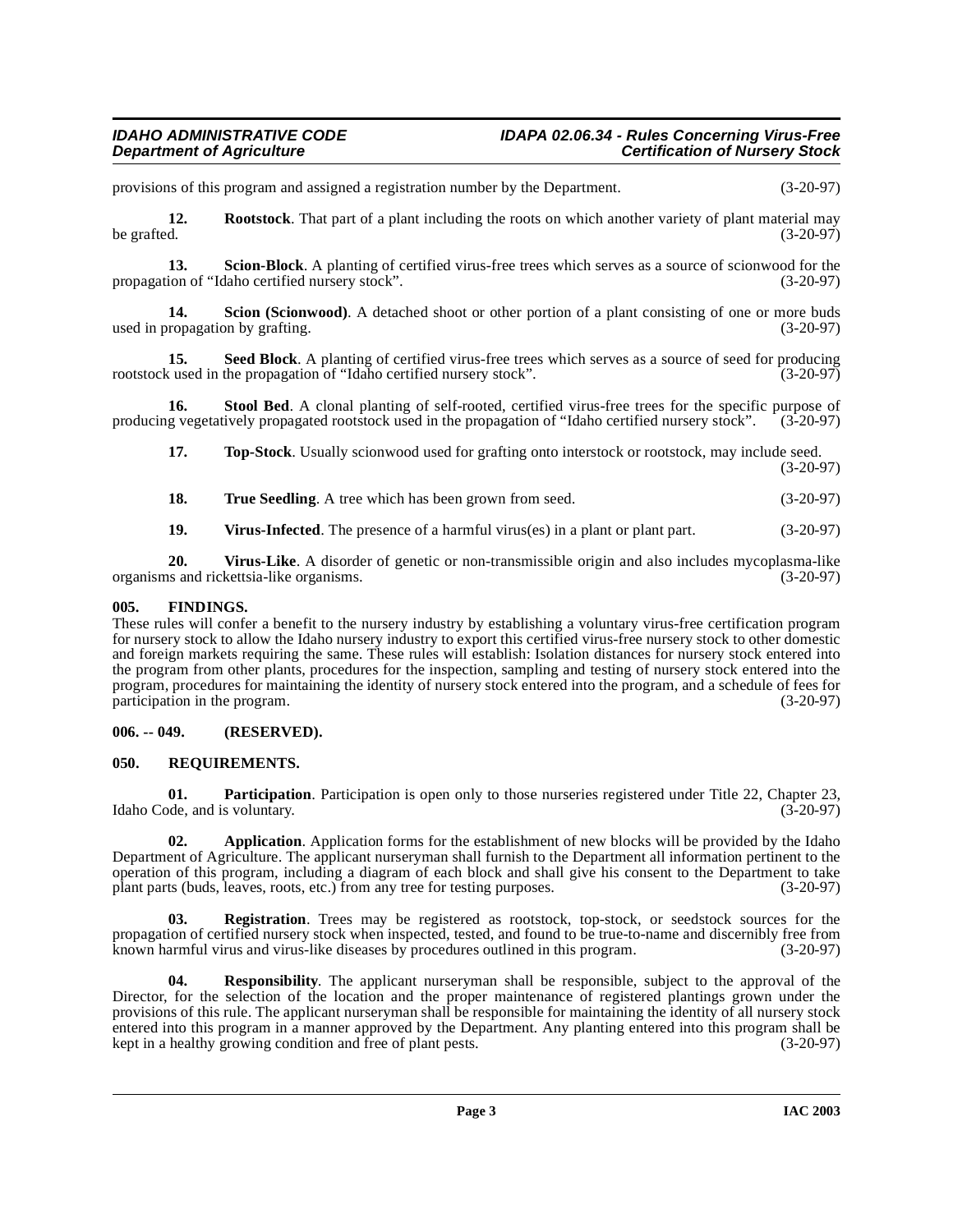# **IDAHO ADMINISTRATIVE CODE IDAPA 02.06.34 - Rules Concerning Virus-Free Certification of Nursery Stock**

**05.** Filing Date. Application for inspection and testing of new or existing blocks of registered scion, seed, and stool-bed trees and for inspection of nursery stock for certification shall be filed by June 1 of each year with the Idaho Department of Agriculture. (3-20-97) the Idaho Department of Agriculture.

<span id="page-3-11"></span>**06. Nematode Sampling**. The ground being submitted for planting with virus-free stock as outlined in this rule shall be officially sampled, using established procedures acceptable to the Director, tested, and found free of virus transmitting nematodes prior to planting of any stock. Subsequent sampling for the presence of nematodes after planting may be carried out at the discretion of the Director, to ensure that a nematode-free status is maintained.

(3-20-97)

<span id="page-3-7"></span>**07.** Grafting. There shall be no budding, grafting, or top-working of registered trees in any scioned-block, or stool-block. (3-20-97) block, seed-block, or stool-block.

<span id="page-3-8"></span>**08. Inspection**. Maintenance of virus-free integrity of all plants entered into this program shall be by inspection and spot-testing at a minimum of every three (3) years or as stated elsewhere in this rule. (3-20-97)

<span id="page-3-6"></span>**09. Diseased Plants**. Immediately following notice from the Director or his agent, any plant found to be infected by a virus or virus-like disease or if off-type, the plant(s) shall be removed and destroyed. Any ground found to be infested with virus transmitting nematodes must be fumigated with a fumigant registered and approved by the Idaho Department of Agriculture prior to planting, at the grower's expense. (3-20-97)

# <span id="page-3-0"></span>**051. -- 099. (RESERVED).**

# <span id="page-3-12"></span><span id="page-3-9"></span><span id="page-3-1"></span>**100. SCION-BLOCKS.**

**01. Location**. A scion-block shall be located not less than one hundred (100) feet away from any nonregistered cultivated plant of the Rosaceae family. The ground in a scion-block and for a distance of twenty (20) feet surrounding it shall be kept either clean-cultivated or in an approved, properly controlled ground cover. Registered scion-block trees shall be planted and maintained in a manner and at sufficient distance so that branches of different varieties do not overlap. Care shall be taken in the use of pollenizing insects and pollen application to prevent the transmission and spread of virus diseases through the use of infected pollen or its application. Registered scion-block trees shall not be used for propagation purposes until trueness-to-name or variety has been established. Each tree shall bear a permanent registration number. The ground in the scion-block shall be sampled, using established procedures acceptable to the Director, and be tested and found free of virus transmitting nematodes prior to planting of any stock.  $(3-20-97)$ 

<span id="page-3-4"></span>**02. Acceptability**. The rootstock and top-stock sources of the scion-block trees shall have originated from foundation trees established under this program or from virus-tested trees originating through the USDA-ARS Inter-Regional Project No. 2 (IR-2) or other approved programs. If the tree is scion-rooted, its source shall have met the requirements stated in this subsection. Only registered trees shall be permitted in the scion-block. (3-20-97)

# <span id="page-3-13"></span><span id="page-3-2"></span>**101. -- 149. (RESERVED).**

# <span id="page-3-3"></span>**150. SEED-BLOCKS.**

<span id="page-3-10"></span>**01.** Location. A Prunus seed-block shall be located not less than three hundred (300) feet from any non-registered flowering plant of the Prunus species. The ground in a seed-block and for a distance of twenty (20) feet surrounding it shall be kept clean-cultivated or in an approved, controlled ground cover. Care shall be taken in the use of pollenizing insects and pollen application to prevent the transmission and spread of virus diseases through the use of infected pollen or its application. Each tree shall bear a permanent registration number. (3-20use of infected pollen or its application. Each tree shall bear a permanent registration number.

<span id="page-3-5"></span>**02. Acceptability**. The rootstock and top-stock sources of the seed-tree shall have originated from foundation trees established under this program or from virus-tested trees originating through the USDA-ARS Inter-Regional Project No. 2 (IR-2) or other approved program. If the tree is scion-rooted, its source shall have met the requirements stated in this subsection. Only registered trees shall be permitted in the seed-block. (3-20requirements stated in this subsection. Only registered trees shall be permitted in the seed-block.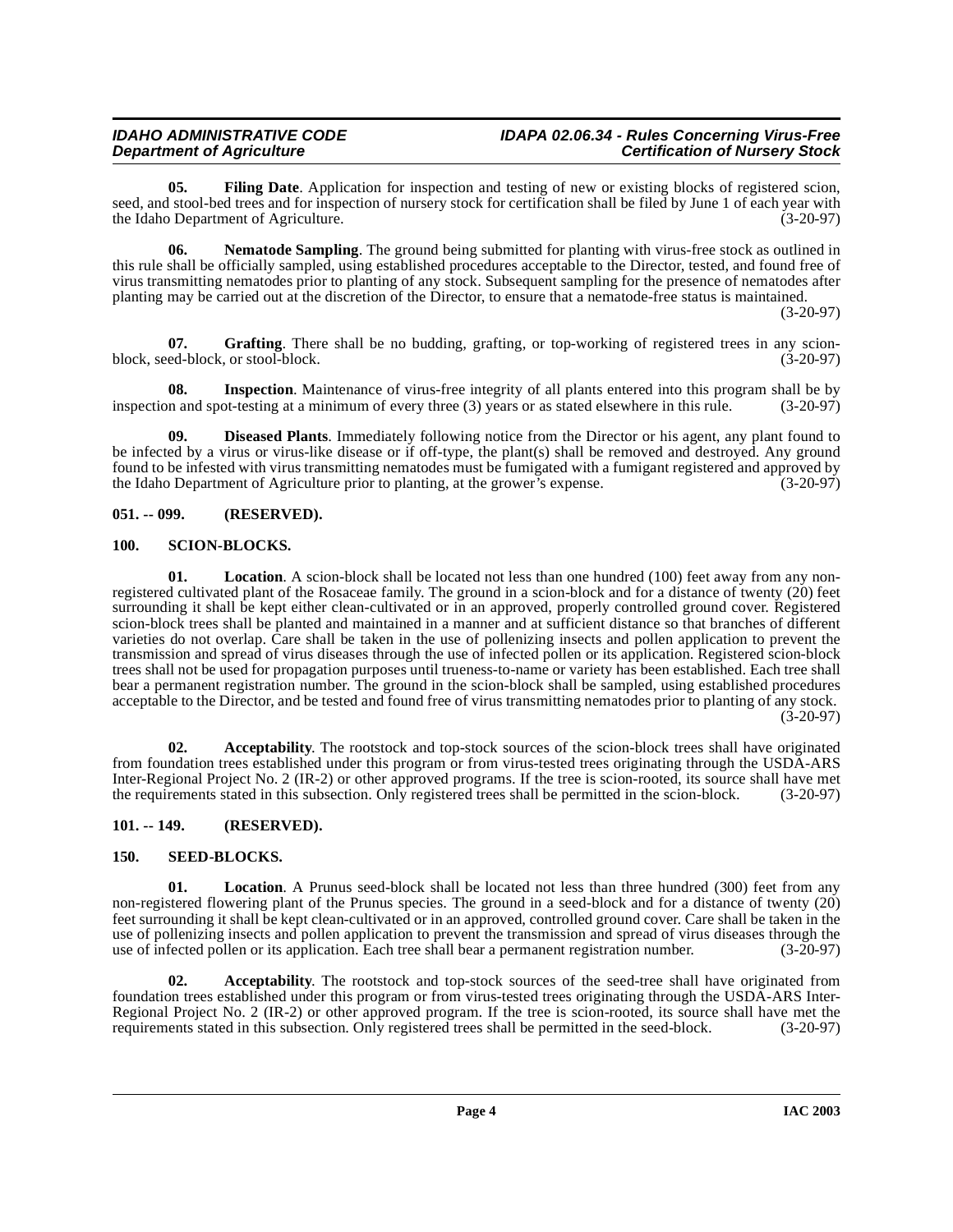#### <span id="page-4-0"></span>**151. -- 199. (RESERVED).**

#### <span id="page-4-11"></span><span id="page-4-1"></span>**200. STOOL-BEDS.**

<span id="page-4-7"></span>**01. Location**. A stool-bed shall be located not less than fifty (50) feet from any non-registered cultivated plant of the Rosaceae family. The following exception will apply: Non-registered stool-beds may be located not less than ten (10) feet from registered stool-bed plantings. The ground in a stool-bed and for a distance of ten (10) feet surrounding it shall be kept clean-cultivated. (3-20-97) ten (10) feet surrounding it shall be kept clean-cultivated.

<span id="page-4-4"></span>**02. Acceptability**. Existing stool-beds that index clean on the commonly used virus indicators will qualify as Registered Stool-Beds. New stool-beds (those planted after the effective date of this rule) shall have originated from foundation stock established under this program or from virus-tested plants originating through the USDA-ARS Inter-Regional No. 2 (IR-2) or other approved program. If the tree is scion-rooted, its source shall have met the requirements stated in this subsection. Only registered trees shall be permitted in the stool-beds. (3-20-97)

#### <span id="page-4-2"></span>**201. -- 249. (RESERVED).**

#### <span id="page-4-8"></span><span id="page-4-3"></span>**250. NURSERY STOCK.**

<span id="page-4-9"></span>**Rootstocks**. All nursery stock being grown for certification, shall be on rootstock from registered trees except for stone fruit trees grown on peach seedlings and pome fruit trees grown on apple and pear seedlings. These seedling rootstocks, when grown from commercial seed, will be acceptable if seed transmissible virus content does not exceed five percent (5%). Clonal rootstock used in the production of Idaho Certified Nursery Stock must originate from Registered Stool-Beds. (3-20-97)

<span id="page-4-6"></span>**02. Location**. The isolation distances between certified and non-certified nursery stock shall be:

(3-20-97)

- **a.** Not less than fifty (50) feet from non-certified plants of the Rosaceae family; (3-20-97)
- **b.** Not less than twenty (20) feet from other non-certified nursery stock; (3-20-97)

**c.** Program participants shall maintain a twenty (20) foot clean-cultivated area around all certified nursery stock beds. Nursery stock shall be designated as to rootstock, top-stock, and inter-stock sources. There shall be no re-budding or re-grafting of nursery raw stock unless such stock is re-worked with scions from the original registered scion-tree. (3-20-97) registered scion-tree.

**03. Identity Maintenance**. The maintenance of certified stock identity shall be a tagging program (3-20-97) (3-20-97) identifying trees produced from:

<span id="page-4-10"></span><span id="page-4-5"></span>**a.** Registered rootstock produced from registered seed or stool-beds; (3-20-97)

**b.** Registered scion source trees. The tracking system shall involve a numbering diagram system of ticipant's nursery stock beds in the program. (3-20-97) each participant's nursery stock beds in the program.

**04.** Seed. Certified seed shall have been produced on Registered Seed Trees or commercial seed having ed and found to have a transmissible virus content that does not exceed five percent (5%). (3-20-97) been tested and found to have a transmissible virus content that does not exceed five percent (5%).

<span id="page-4-12"></span>**05. Tagging**. An Idaho Certified Nursery Stock Tag shall designate trees produced from registered scion-source trees and which have been propagated on rootstocks produced from registered seed-source or stool-bed trees, or which are self-rooted. All nursery stock meeting the requirements of this program when sold shall have the variety, inter-stock, and rootstock designated where applicable as follows: variety/inter-stock/rootstock. (3-20-97)

**06.** Acceptability. All nursery stock meeting the requirements of this program shall be known as Idaho Nursery Stock. (3-20-97) Certified Nursery Stock.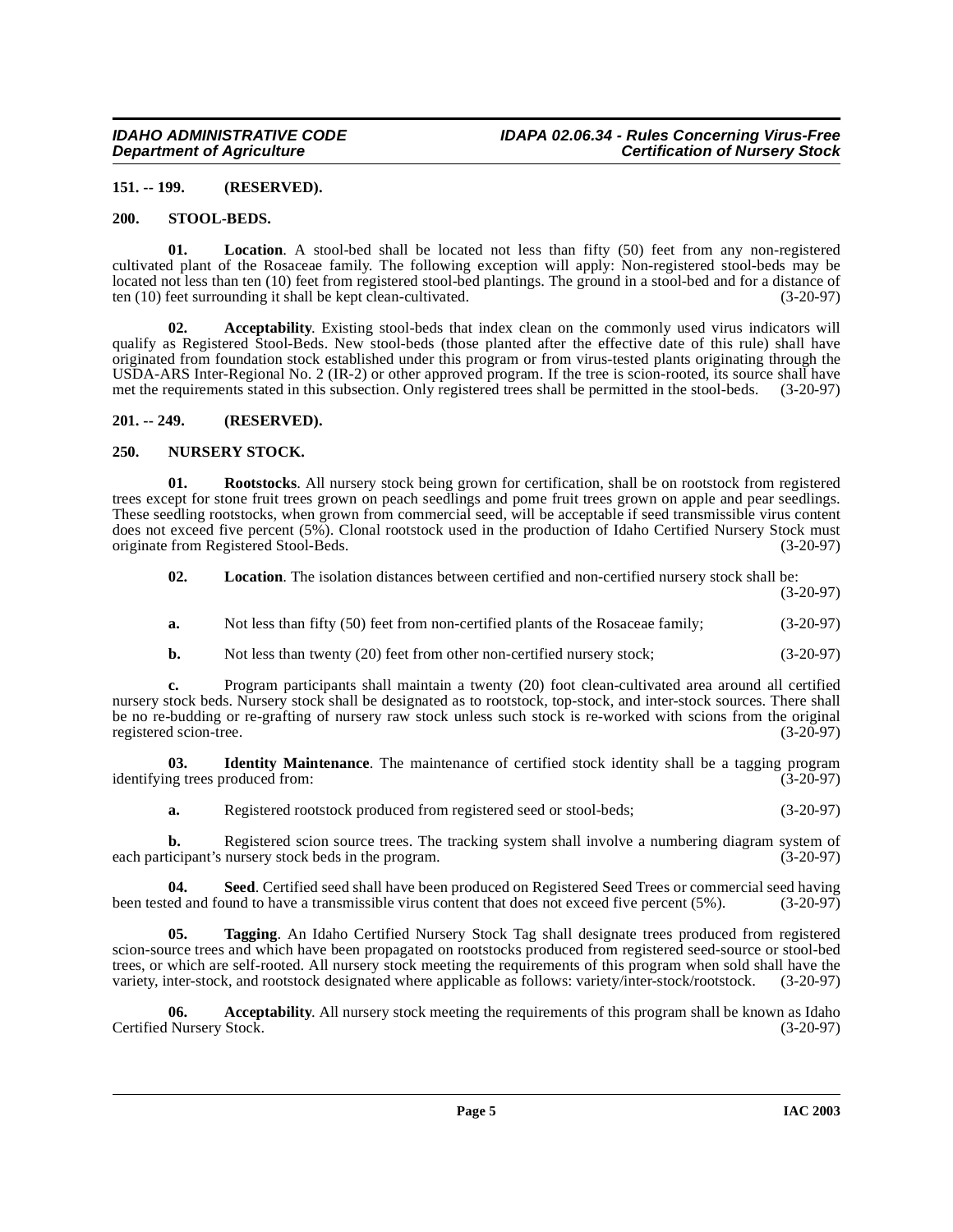# <span id="page-5-0"></span>**251. -- 299. (RESERVED).**

#### <span id="page-5-11"></span><span id="page-5-1"></span>**300. BLOCK EXPANSION.**

Expansion within a scion or stool-bed will be allowed with no restriction regarding the number of generations, provided accepted tissue culture methods are employed. Only two (2) propagative steps will be allowed between "mother plants" and foundation trees for scion, seed, and stool-bed blocks. (3-20-97) "mother plants" and foundation trees for scion, seed, and stool-bed blocks.

#### <span id="page-5-2"></span>**301. -- 349. (RESERVED).**

#### <span id="page-5-15"></span><span id="page-5-3"></span>**350. INSPECTION PROCEDURES.**

<span id="page-5-23"></span>**01. Time Of Inspection**. Inspections will be made at the discretion of the Department and at times ecific disease symptoms are most likely to be expressed. (3-20-97) when specific disease symptoms are most likely to be expressed.

<span id="page-5-14"></span>**02. Inspection Of Nursery Stock For Certification**. At least one (1) visual inspection shall be made of nursery rootstock in a planting being grown for certification during the first growing season. At the request of the Department, any undesirable rootstock shall be rogued before propagation. At least two (2) visual inspections shall be made of nursery stock during the growing season following bud or graft placement. (3-20-97) made of nursery stock during the growing season following bud or graft placement.

<span id="page-5-19"></span>**Refusal Of Certification**. The Department shall refuse certification if plants have been propagated from registered trees determined to be affected by a virus or virus-like disease or if other requirements of this program<br>(3-20-97) have not been met.

#### <span id="page-5-4"></span>**351. -- 399. (RESERVED).**

#### <span id="page-5-22"></span><span id="page-5-5"></span>**400. TESTING PROCEDURES.**

Testing standards prescribed in this program shall conform to USDA-ARS Inter-Regional Project No. 2 (IR-2) standards or to any other acceptable and approved procedures developed and used for determining the presence of virus diseases in nursery stock. All testing results shall be made available directly to the Department by the approved agency or laboratory. (3-20-97)

#### <span id="page-5-6"></span>**401. -- 449. (RESERVED).**

#### <span id="page-5-21"></span><span id="page-5-7"></span>**450. TAGGING, IDENTITY, AND RECORDS.**

<span id="page-5-17"></span>**01. Official Certification Tags**. The Department will authorize the use of official certification tags for identification of nursery stock or seed that meet the requirements of this program. These tags will be supplied at cost to all program cooperators by the Idaho Department of Agriculture. (3-20-97) to all program cooperators by the Idaho Department of Agriculture.

<span id="page-5-13"></span>**02. Identity**. Any person selling Idaho Certified Nursery Stock is responsible for the identity of the iring each tag and for such nursery stock meeting the requirements of this program. (3-20-97) stock bearing each tag and for such nursery stock meeting the requirements of this program.

<span id="page-5-18"></span>**03. Records**. Any person selling Idaho Certified Nursery Stock shall keep record on a form prescribed by the Director which shall include but not limited to the source of the stock, quantity, and disposition. (3-20-97)

# <span id="page-5-8"></span>**451. -- 499. (RESERVED).**

#### <span id="page-5-12"></span><span id="page-5-9"></span>**500. FEES.**

<span id="page-5-10"></span>**01. Application Fees**. A fee of fifty dollars (\$50) per application submitted plus ten cents (\$0.10) per g certified shall be submitted with each application. (3-20-97) tree being certified shall be submitted with each application.

<span id="page-5-16"></span>**02. Laboratory Fees**. Laboratory fees shall be those as established by a Department approved testing facility and will be paid directly to the facility. (3-20-97)

<span id="page-5-20"></span>**03.** Service Fees. Fees for plant or soil sampling and inspection services provided by the Idaho ent of Agriculture shall be in accordance with the following schedule. (3-20-97) Department of Agriculture shall be in accordance with the following schedule.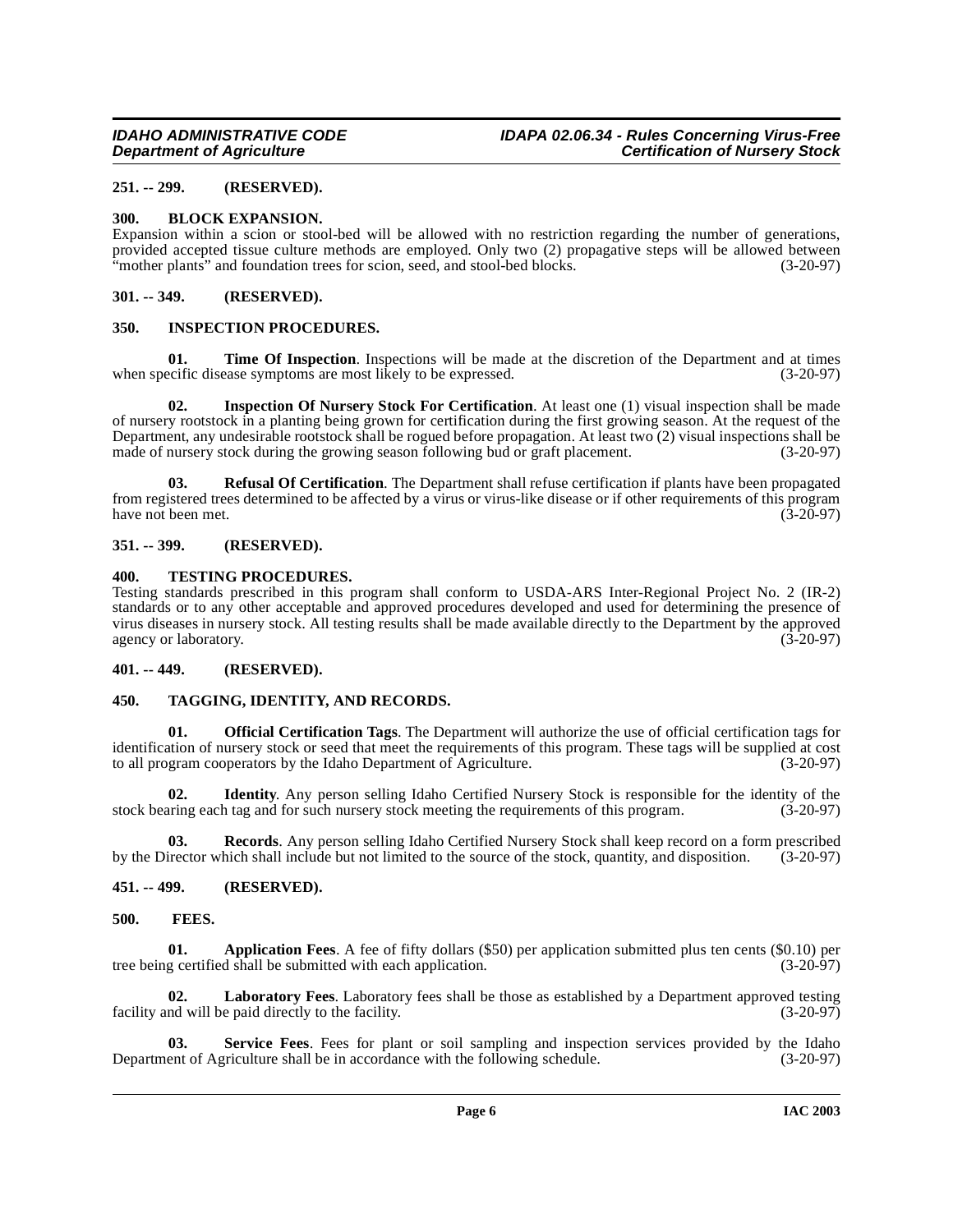**a.** A fee of twenty-five dollars (\$25) per hour for inspection and travel time with a minimum charge of ars (\$50). (3-20-97) fifty dollars (\$50).

- **b.** Per diem costs shall be charged according to established state rates. (3-20-97)
- **c.** The fees charged for tags shall be at cost plus an administrative fee of ten percent (10%) for each (3-20-97) order. (3-20-97)

<span id="page-6-0"></span>**501. -- 999. (RESERVED).**